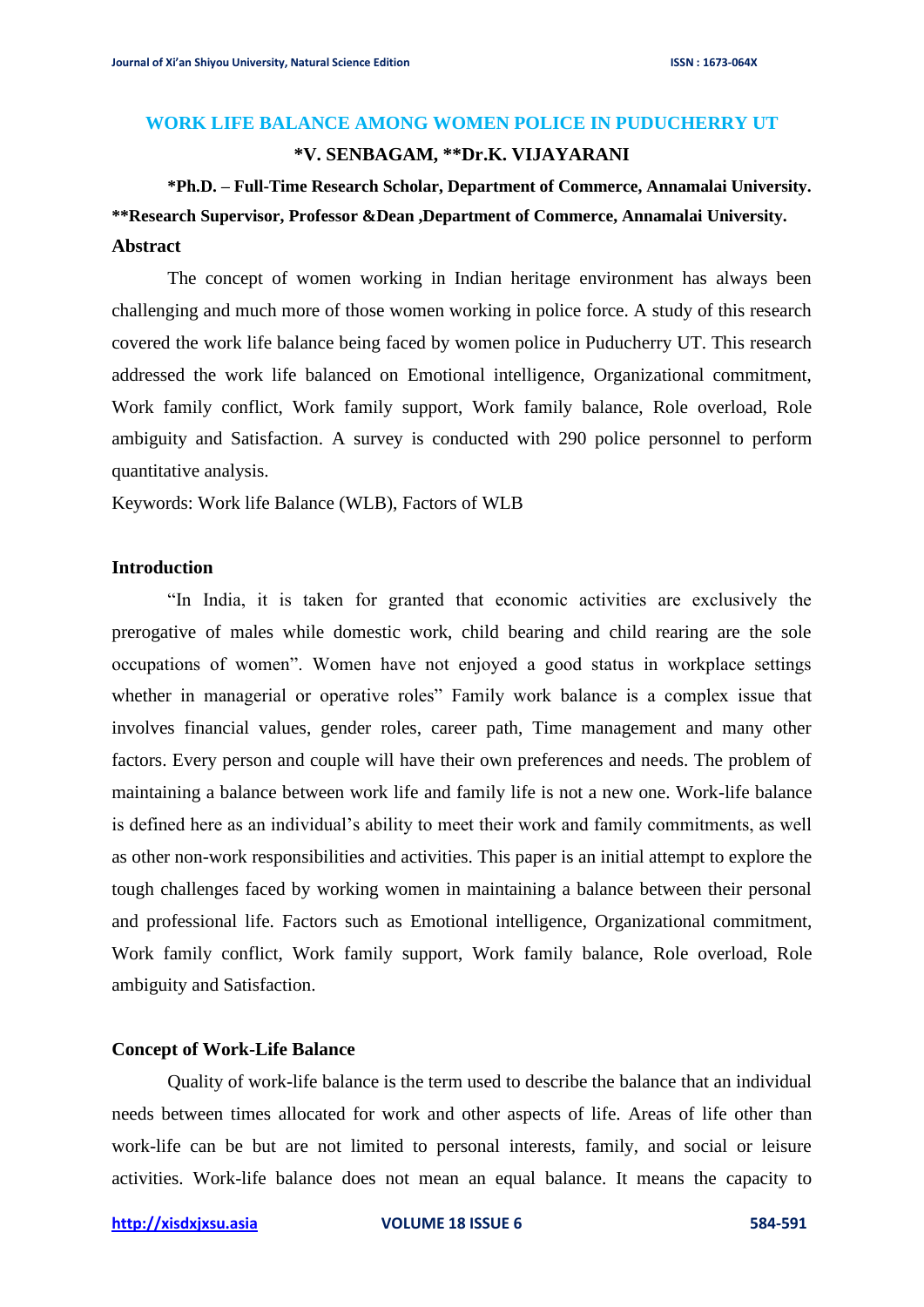schedule the hours of professional and personal life to lead a healthy and peaceful life. It emphasizes the values, attitudes, and beliefs regarding their age to work in organizing and balancing their work and personal life. A healthy work-life balance assumes great significance for police personnel; the family and the workplace have posed several challenges, and problems for police.

## **Evolution of the Women Police**

In the olden days there were only five kinds of workers, but today various specialized services are launched to assist humanity; one among these services is the evolution of the women police. It is not only evolution but a revolution that happened in the middle decades of the 20th century. Women who were maintaining their homes were allowed to equal the man and excel the man. Equality among gender had led the evolution and the revolution. With the proven records of the services the women police had served the nation, they have proved that they are not of weak gender. Women who were house cats were engaged in the lesser stressful home environment in the olden days. Till the 19th century, the women were the elements of a secured small social group namely the family; but now they were exposed to the whole society in which they live and beyond that society in the name of Government service. Timespan had also proved the efficiency of the women police in their field despite several challenges. The department of police has its systematic means and methods of administration; despite all the efforts, all the efforts go beyond yielding the maximum benefits for the welfare of the women police, which is mainly due to the lesser enrolment of the person in the Department of Police. With very limited women police, the police department suffers; this is the main reason that the women police were deprived of satisfying their family roles. The majority of the time is sucked out by the department-related duties; that is why a majority of the women police feel guilty for not doing justice to their dependents. The situation still gets worse if both wife , and husband are working in the same department.

#### **Reviews Literature**

**Ashtankar (2016)** this study focused on assessing the impact of work-life balance determined by work-family conflict and family-work conflict on the wellbeing of Police department employees of Nagpur district. Well-being was measured by levels of family satisfaction, work satisfaction, and psychological distress. This research paper is an attempt to identify the impact of work-life balance on employee's wellbeing.

**[http://xisdxjxsu.asia](http://xisdxjxsu.asia/) VOLUME 18 ISSUE 6 584-591**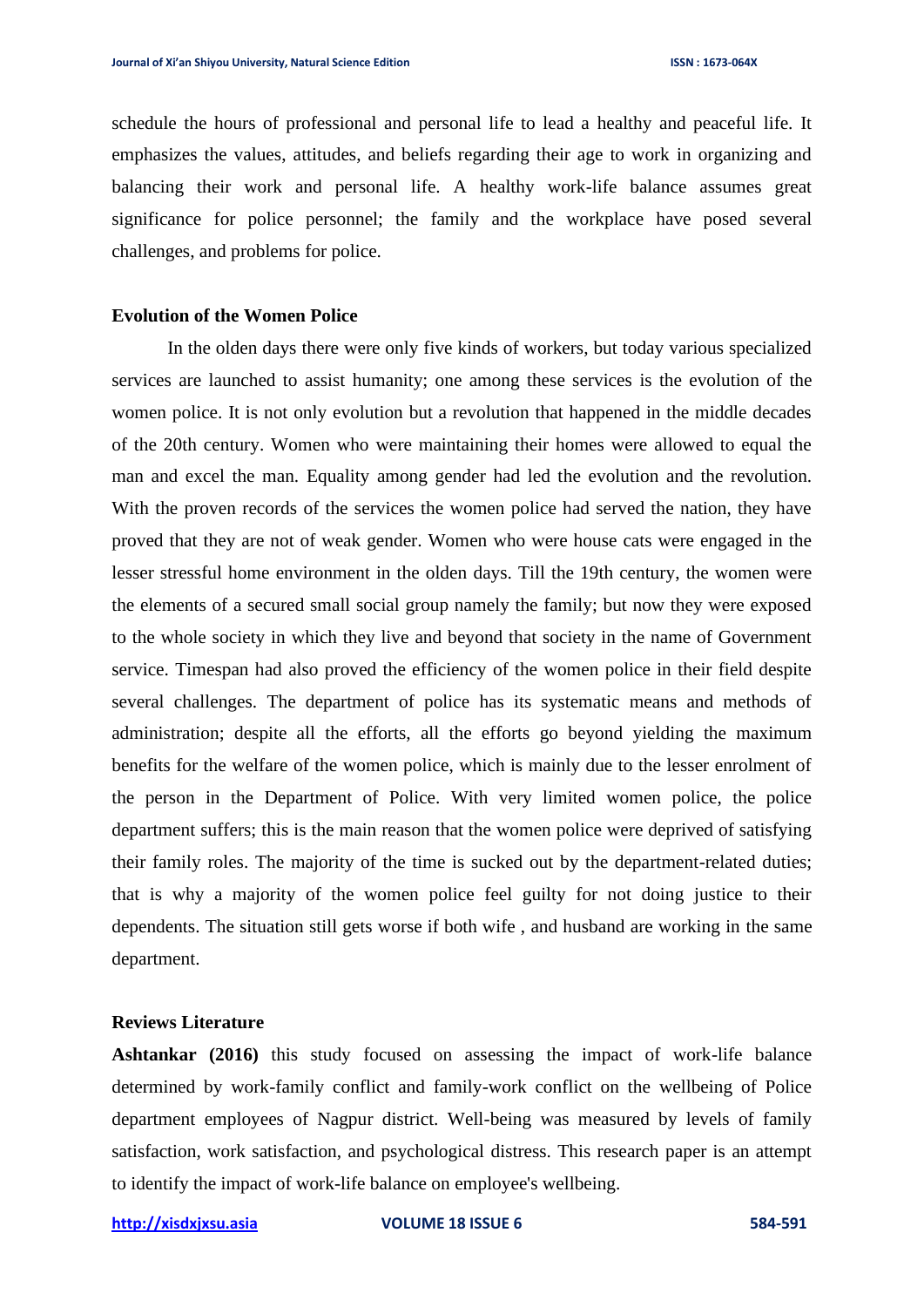**Usha Devi , Preema, , and Swathi (2018)** they are said to this paper has taken an honest , and holistic attempt to analyze the present scenario in concern with the quality service among Women Police , and its expected progress in the light of work-life balance with thorough discussions of challenges. The objective is to study the Association between Personal life , and Quality service, to study the Association between Professional life , and Quality service, , and to suggest suitable measures , and recommend appropriate steps for implementation based on the findings of the study.

**Thasneem , and Sangeeta (2019)** a study constant struggle , and a good amount of effort for maintaining a balance between work, personal life, , and family life could have serious implications on the life of an individual. Women police personnel are not an exception in this. Most of them express that they have felt stress in their life arising mainly from the workplace. As Women are sensitive and delicate, they face various difficulties in balancing their personal life and work. This study documents the issues of work-life balance that the women police personnel encountered both in their work - life and family life.

**Bhuvaneswari and Thirumoorthi (2019)** this research study is an attempt to spot out the effects of work-life balance, and to explore the main factors which cause work-family challenges among different categories of women personnel in the police department.

**Shobana and Kanchana (2019)** leads to studies on challenges being faced by women police in Tiruchirappalli, South India, specifically addresses the impact of recruitment, training, and welfare programs towards work-life balance. This paper also addresses how discipline and performance expectancy is vital towards a successful WLB.

**Shobana and Kanchana (2019)** studied the concept of women working in Indian heritage environment has always been challenging and much more of those women working in the police force. A study of this research covered the challenges being faced by women police in Tiruchirappalli, South India. This research addressed the challenges on women police family bonding, women police stress, and health.

## **Objectives of the Study**

• To identify the factors responsible for work - life balance among women police in Puducherry UT.

## **Hypothesis**

• There is no significant difference between work life balance and its factors.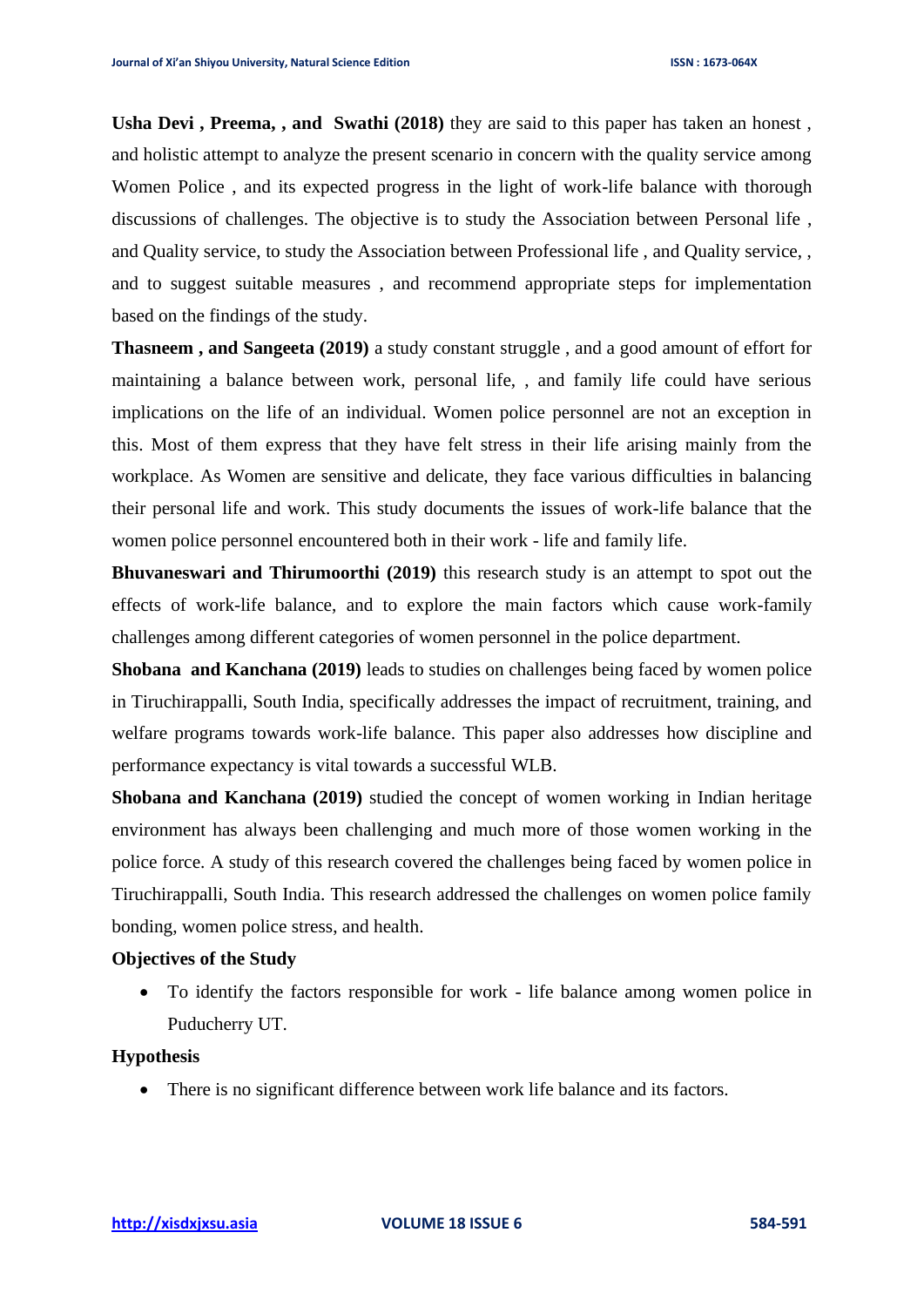#### **Research Methodology**

The study is a collection of both primary and secondary data. A structured questionnaire is designed to measure their work–life balance. This questionnaire was distributed to 290 women police in Puducherry police stations UT.

| S.No | <b>Police Station</b> | <b>Total of Women Police</b> |
|------|-----------------------|------------------------------|
| 1.   | Puducherry            | 203                          |
|      | Karaikal              | 45                           |
| 3.   | Yanam                 | 23                           |
|      | Mahe                  | 19                           |
|      | <b>Total</b>          | 290                          |

## **Table 1 Distribution sample Test**

## **Data Analysis and Interpretations**

## **A. Table 2 Demographic Variables wise Distribution of the samples**

| <b>Variable</b>        | <b>Groups</b>         | <b>Number of Frequency</b> | Percentage |  |
|------------------------|-----------------------|----------------------------|------------|--|
| Age                    | Less than 25          | 9                          | 3.10       |  |
|                        | 26 to 35              | 224                        | 77.24      |  |
|                        | 36 to 45              | 44                         | 15.17      |  |
|                        | Above 46              | 13                         | 4.48       |  |
| Educational            | <b>SSLC</b>           | 19                         | 6.55       |  |
| Qualification          | <b>HSC</b>            | 93                         | 32.07      |  |
|                        | <b>UG</b>             | 145                        | 50.00      |  |
|                        | Others                | 33                         | 11.38      |  |
| Designation            | Constable             | 148                        | 51.03      |  |
|                        | <b>Head Constable</b> | 49                         | 16.90      |  |
|                        | Sub-Inspector         | 12                         | 4.14       |  |
|                        | Inspectors            | 6                          | 2.07       |  |
|                        | Others                | 75                         | 25.86      |  |
| Monthly Income         | Less than Rs.20000    | 21                         | 7.24       |  |
|                        | Rs.20001toRs. 30000   | 53                         | 18.28      |  |
|                        | Rs.30001toRs.40000    | 148                        | 51.03      |  |
|                        | Rs.40001 and above    | 68                         | 23.45      |  |
| Years of Experience    | Less than 5 years     | 44                         | 15.17      |  |
|                        | 6 to 10 years         | 157                        | 54.14      |  |
|                        | 11 to 15 years        | 32                         | 11.03      |  |
|                        | More than 15 years    | 57                         | 19.66      |  |
| Marital status         | Married               | 182                        | 62.76      |  |
|                        | Unmarried             | 108                        | 37.24      |  |
| <b>Types of Family</b> | Joint family          | 115                        | 39.66      |  |
|                        | Nuclear family        | 175                        | 60.34      |  |
| Educational status of  | <b>SSLC</b>           | 47                         | 16.21      |  |
| Hubby                  | <b>HSC</b>            | 50                         | 17.24      |  |
|                        | <b>UG</b>             | 59                         | 20.34      |  |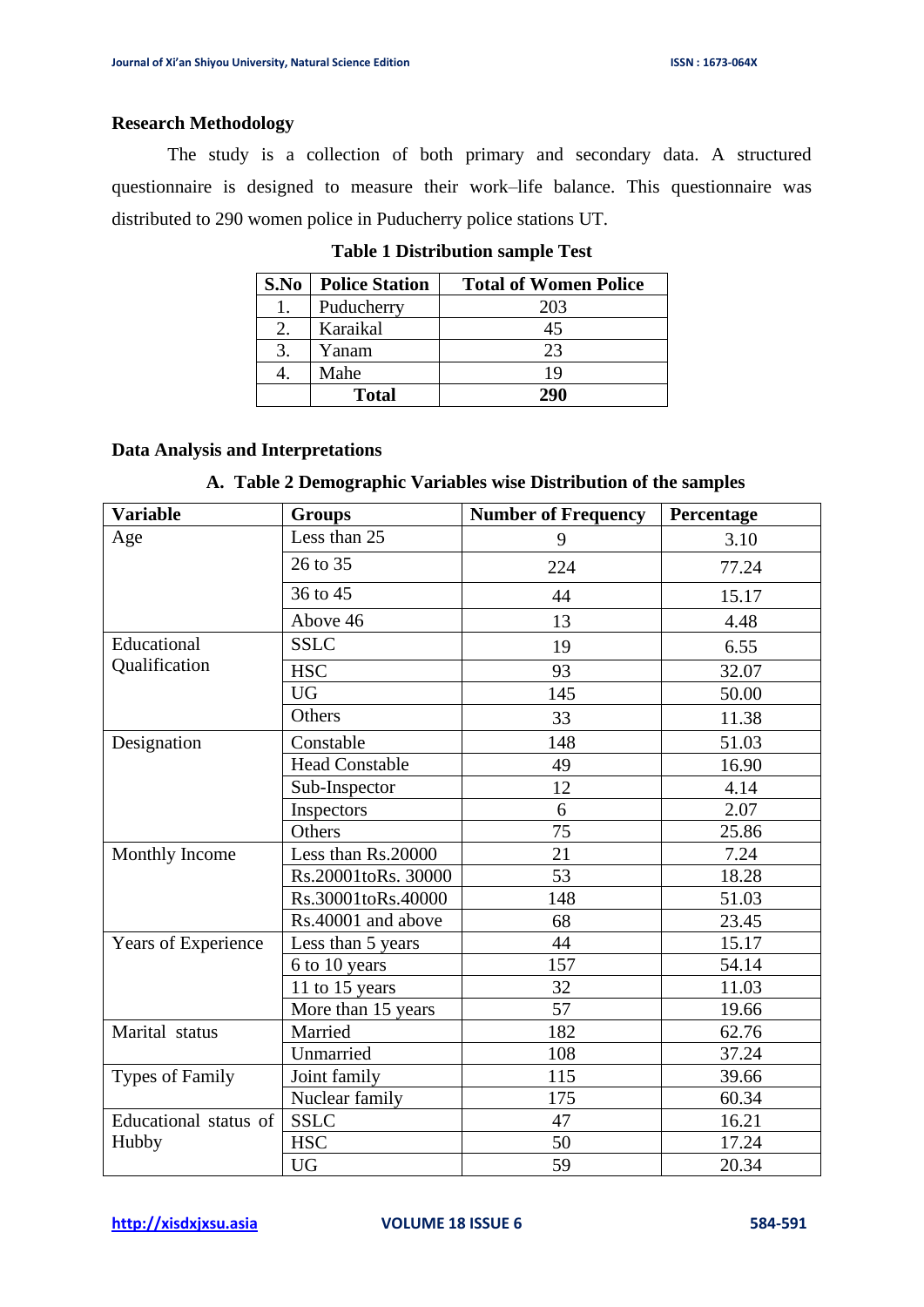|                        | Others                     | 26  | 8.97  |  |
|------------------------|----------------------------|-----|-------|--|
|                        | Nil (not married)          | 108 | 37.24 |  |
| is<br>Hubby<br>Whether | Yes                        | 167 | 57.59 |  |
| employed               | N <sub>o</sub>             | 15  | 5.2   |  |
|                        | Nil (not married)          | 108 | 37.2  |  |
| Number of the family   | Up to 3 members            | 173 | 59.66 |  |
| members                | 4 to 5 members             | 60  | 20.69 |  |
|                        | Above 5 members            | 57  | 19.66 |  |
| Residential place      | Home                       | 261 | 90.00 |  |
|                        | Hostel                     | 4   | 1.38  |  |
|                        | <b>Government Quarters</b> | 5   | 1.72  |  |
|                        | Others (Rent House)        | 20  | 6.90  |  |
| Place of work          | City                       | 176 | 60.69 |  |
|                        | Sub urban                  | 102 | 35.17 |  |
|                        | Rural                      | 12  | 4.14  |  |
| Salary satisfaction    | Satisfied                  | 73  | 25.17 |  |
|                        | Dissatisfied               | 217 | 74.83 |  |
|                        | <b>Total</b>               | 290 | 100%  |  |

From the Table 2, it is inferred that majority (77.24%) of respondents belongs to the age group of  $26 - 35.50\%$  of respondents are graduated, and majority (62.76%) of respondents were married. Most (60.34%) of the respondents live in Nuclear Family, Majority (51.03%) of respondents are earning an income ranges from  $30,001 - 40,000$  and most of the respondents have an experience of more than 6 years .

## **B. ANOVA Test to Examine the Differences in Work Life Balance by Age**

| <b>Sources of Variation</b>                                           | <b>Sum of Squares</b> | df  |      | <b>Significance at</b><br>0.05 level | $\eta_{\rm p}$ |  |
|-----------------------------------------------------------------------|-----------------------|-----|------|--------------------------------------|----------------|--|
| Age                                                                   | 317.42                |     | 5.68 | < .001                               | 0.06           |  |
| Residuals                                                             | 5327.00               | 286 |      |                                      |                |  |
| $\mathbb{C}$ outpatch $\mathbf{D}$ $\mathbf{L}$ is a set $\mathbf{D}$ |                       |     |      |                                      |                |  |

## **Analysis of Variance table for Work Life Balance by Age**

**Table 3**

#### **Source: Primary Data**

An analysis of variance (ANOVA) was conducted to determine whether there were significant differences in work life balance by Age. The ANOVA was examined based on an alpha value of 0.05. The results of the ANOVA were significant,  $F(3, 286) = 5.68$ ,  $p < .001$ , indicating there were significant differences in work life balance among the levels of Age (Table 3). The eta squared was 0.06 indicating Age explains approximately 6% of the variance in work life balance. The means and standard deviations are presented in Table 4.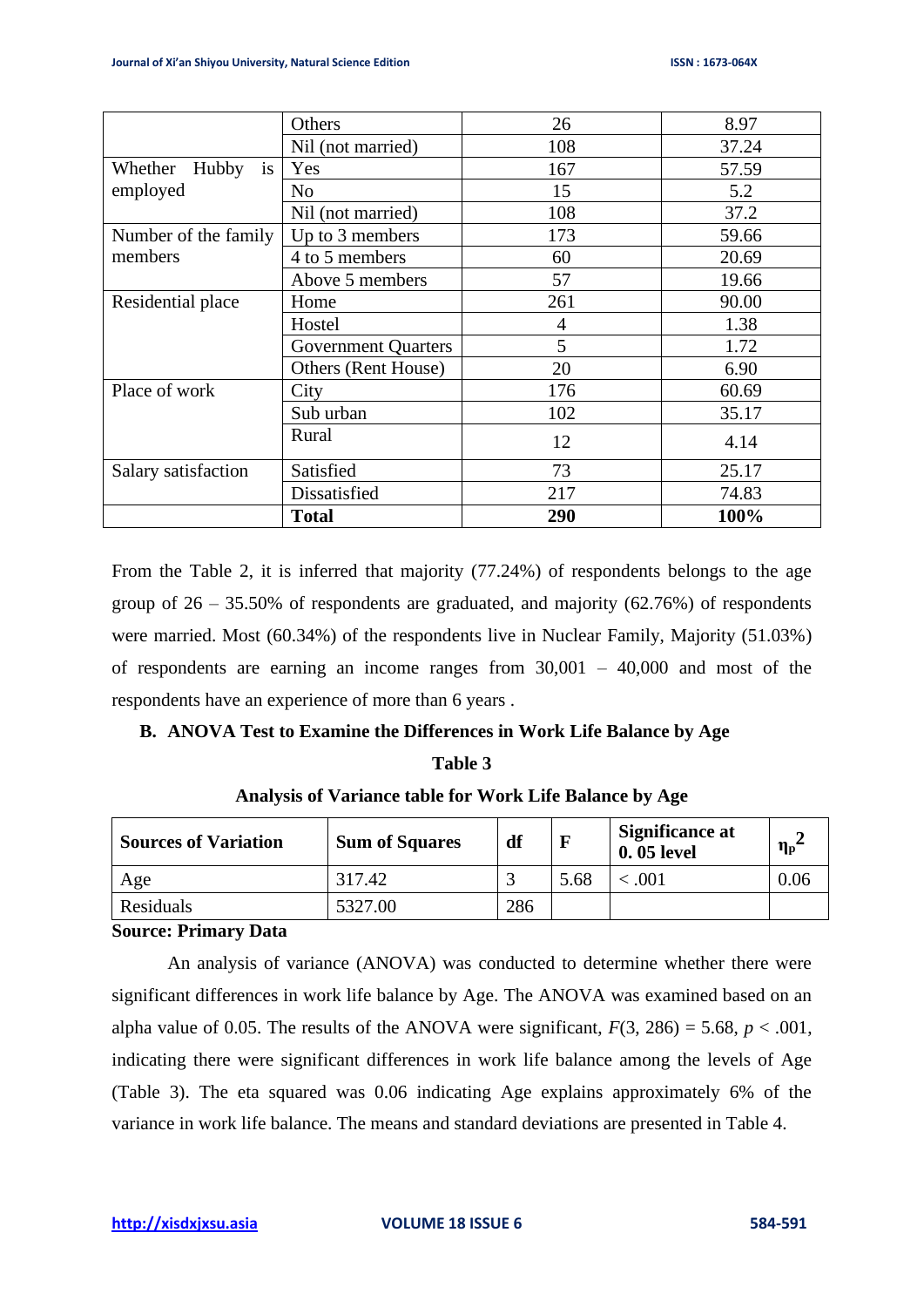#### **Table 4**

| Age          | <b>No. of Respondents</b> | M     | <b>SD</b> |
|--------------|---------------------------|-------|-----------|
| less than 25 |                           | 27.67 | 3.57      |
| 26 to 35     | 224                       | 33.04 | 4.48      |
| 36 to 45     | 44                        | 33.98 | 3.85      |
| Above 46     | 13                        | 31.77 | 3.11      |

**Mean, Standard Deviation, and Sample Size for Work Life Balance by Age**

**Source: Primary Data**

#### *Post-hoc*

Paired *t*-tests were calculated between each pair of measurements to further examine the differences among the variables based on an alpha of 0.05. The Tukey HSD p-value adjustment was used to correct for the effect of multiple comparisons on the family-wise error rate. For the main effect of Age, the mean of work life balance for less than 25 ( $M =$ 27.67, *SD* = 3.57) was significantly smaller than for 26 to 35 ( $M = 33.04$ , *SD* = 4.48), *p* = .002. For the main effect of Age, the mean of work life balance for less than 25 ( $M = 27.67$ , *SD* = 3.57) was significantly smaller than for 36 to 45 ( $M = 33.98$ , *SD* = 3.85), *p* < .001. No other significant effects were found.

|                                                                                                                    | Married<br>Unmarried |      |       |      |         |            |      |
|--------------------------------------------------------------------------------------------------------------------|----------------------|------|-------|------|---------|------------|------|
| Variable                                                                                                           | M                    | SD.  | M     | SD   |         |            |      |
| work life balance                                                                                                  | 32.24                | 4.12 | 34.16 | 4.66 | $-3.64$ | $\leq 001$ | 0.44 |
| <i>Note.</i> N = 290. Degrees of Freedom for the <i>t</i> -statistic = 288. <i>d</i> represents Cohen's <i>d</i> . |                      |      |       |      |         |            |      |

C. **Two-Tailed Independent Samples t-Test for work life balance by marital status**

A two-tailed independent samples *t*-test was conducted to examine whether the mean of work life balance was significantly different between the Married and Unmarried categories of marital status. Assumptions of normality and homogeneity of variance were examined prior to the test.

**Normality.** Shapiro-Wilk tests were conducted to determine whether work life balance could have been produced by a normal distribution for each category of marital status (Razali & Wah, 2011). The result of the Shapiro-Wilk test for work life balance in the Married category was significant based on an alpha value of 0.05,  $W = 0.98$ ,  $p = .008$ . This result suggests that work life balance in the Married category is unlikely to have been produced by a normal distribution. The result of the Shapiro-Wilk test for work life balance in the Unmarried category was significant based on an alpha value of 0.05,  $W = 0.95$ ,  $p <$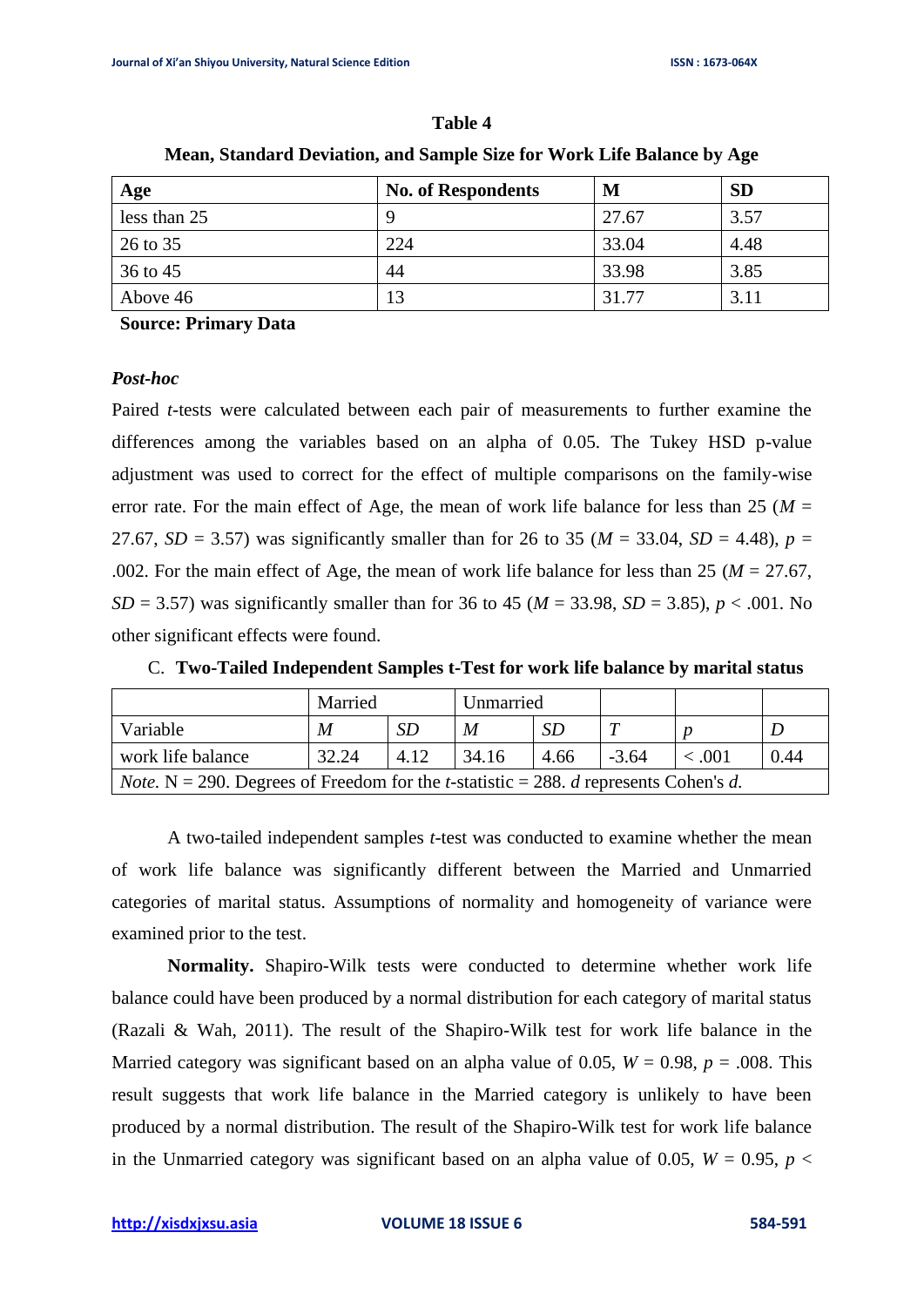.001. This result suggests that work life balance in the Unmarried category is unlikely to have been produced by a normal distribution. The Shapiro-Wilk test was significant for both the Married and Unmarried categories of marital status, indicating the normality assumption is violated.

**Homogeneity of Variance.** Levene's test was conducted to assess whether the variance of work life balance was equal between the categories of marital status. The result of Levene's test for work life balance was not significant based on an alpha value of 0.05, *F*(1,  $288$ ) = 1.65,  $p = .200$ . This result suggests it is possible that the variance of work life balance is equal for each category of marital status, indicating the assumption of homogeneity of variance was met.

#### *Results*

The result of the two-tailed independent samples *t*-test was significant based on an alpha value of 0.05,  $t(288) = -3.64$ ,  $p < .001$ , indicating the null hypothesis can be rejected. This finding suggests the mean of work life balance was significantly different between the Married and Unmarried categories of marital status.

## **Conclusion**

Women constitute an vital role in the workforce. Achieving a good work life balance between personal life and work life commitment is growing concern for every organization. Better work life balance leads to reduction of stress, thereby maintaining healthy environment that leads to and lead to increase work efficiency. This paper experienced an attempt to explore the tough challenges faced by working women police in maintaining and balancing between their personal and professional.

## **Reference**

- 1. Ashtankar OM (2016) Analysis of the impact of work life balance on wellbeing of police department employees of Nagpur district
- 2. UshaDeviN ,Preema D and Swathi N.C (2018) work life balance: a tool for quality service a study with reference to women police based in banagalore city.
- 3. Shobana P and Kanchana P. Na. (2019), Preliminary Analysis of Work-Life Balance (WLB) on Women Police in Tiruchirappalli
- 4. Balaji, CD. "Human Resource Management (Personnel Management)" (2016), Margham Publications.